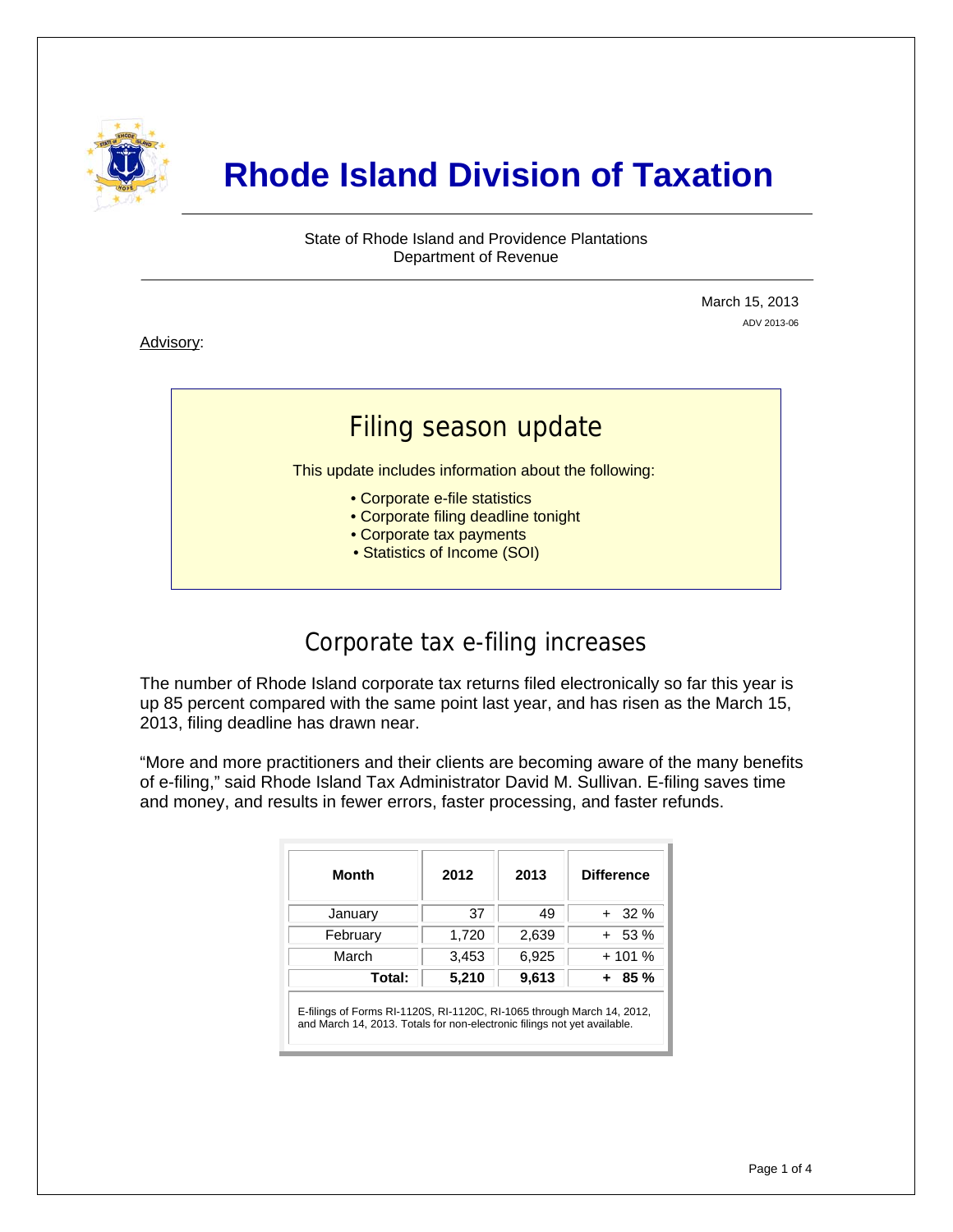The increase in corporate e-filing also reflects the agency's decision to enforce the state's [corporate tax e-file mandate](http://www.tax.ri.gov/Advisory/ADV%202012-16.pdf) effective January 2013. The mandate requires paid preparers to e-file returns on Form RI-1120C, Form RI-1120S, and Form RI-1065.

# Corporate filing deadline tonight

Tonight is the deadline for filing Rhode Island corporate income tax returns. The deadline applies to calendar-year C corporations, S corporations, and limited liability companies (LLCs) that have elected to be treated as corporations. Returns should be efiled or postmarked by 11:59 p.m. tonight.

#### **Corporate extensions**

Keep in mind that Rhode Island's corporate e-file mandate does not apply to extension requests.

Requests for an automatic six-month filing extension are made on Form RI-7004. But the Division of Taxation does not accept e-filed extensions; Form RI-7004 must be filed on paper.

Similarly, the corporate e-file mandate does not apply for purposes of seeking the additional one-month extension, on Form RI-7004-CRS, for corporate returns involving *pro forma* combined reporting.

 Don't forget that you can make an extension payment online. If you do, you won't need to send in an extension form - either the RI-7004 or the RI-7004-CRS. Here's the address:<https://www.ri.gov/taxation/business/index.php>

#### **March 15 deadline**

Some other filings are also due on or before tonight's 11:59 p.m. deadline, including the following:

- the first corporate estimated tax payments for calendar year 2013, as well as estimated payments for the bank deposits, banking institution excise, gross premium insurance, and public service taxes;
- the annual return for a political organization with \$100 or more of political organization taxable income; and
- **the annual banking institution excise tax return.**

#### **Corporate tax authorization forms**

The Division of Taxation does not have its own e-file signature authorization form for purposes of e-filing Rhode Island partnership or corporate returns. However, the Division of Taxation will rely on a copy of the applicable federal form from the U.S. Form 8879 series.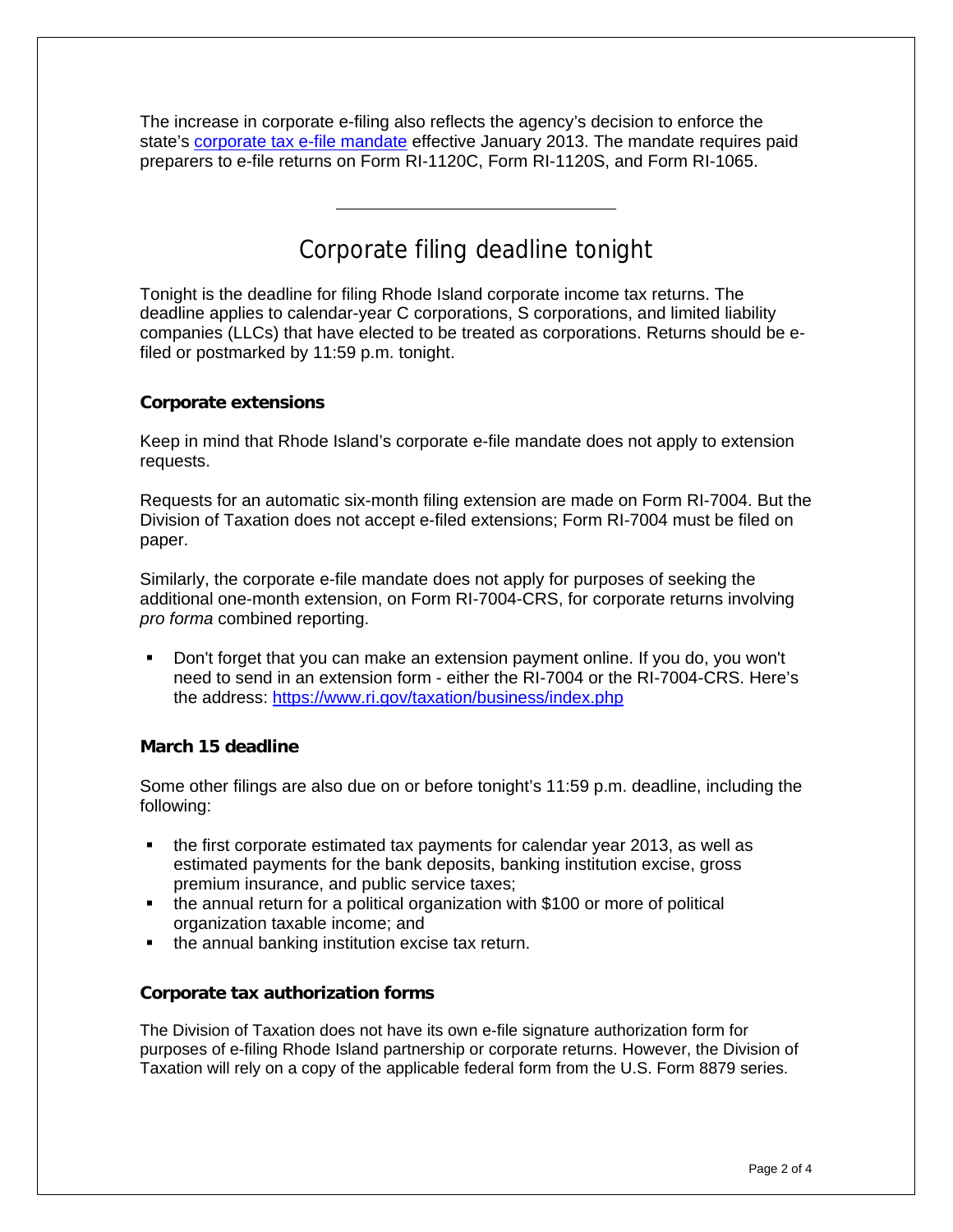The Division of Taxation does not have its own transmittal form for purposes of e-filing Rhode Island partnership or corporate returns. However, in the rare cases where supporting documentation is required but cannot be attached when e-filing, you should still e-file the return but mail the required paper documents with a cover letter.

# Corporate tax payments

Certain calendar-year business taxpayers will have until April 6, 2013, to make their payments for tax year 2012 and have them count as timely; interest and penalty will not apply.

In general, you'll be able to use the April 6 deadline if you received a billing notice from the Division of Taxation in recent weeks which said that your payment for tax year 2012 will be due on or before April 6, 2013. The billing notice should have said March 15, 2013. Nevertheless, the Division of Taxation will honor the date listed on the billing notice.

# Statistics of Income (SOI) reports

The Division of Taxation today [posted on its website two sets of Statistics of Income](http://www.tax.ri.gov/reports/index.php)  [\(SOI\) reports:](http://www.tax.ri.gov/reports/index.php) one for Rhode Island's personal income tax, another for the state corporate income tax. Both cover tax year 2011.

The reports draw on figures contained in tax returns filed with the Division of Taxation. The reports do not disclose confidential taxpayer information. Rather, they provide aggregate data for a given tax type.

For example, one of the SOI reports for the Rhode Island personal income tax shows how many resident returns were filed for tax year 2011, how much adjusted gross income taxpayers reported in the aggregate, and how much in credits they claimed. The report also breaks down the figures within various income groupings.

This year's SOI reports for the Rhode Island personal income tax are the first to reflect the sweeping changes to the state's personal income tax system which were enacted in June 2010 and which took effect in January 2011. Among the highlights:

- The total number of filers reporting adjusted gross above \$200,000 increased 16.6 percent, from 11,643 to 13,570.
- The number of individuals claiming the statewide property-tax relief credit dropped 12.9 percent, from 52,517 to 45,723.

The set of corporate SOI reports shows the total number of returns for tax year 2011, how much in federal taxable income businesses reported, how much in deductions were claimed, and how much in credits were claimed. The corporate SOI set also shows how many business entities paid the corporate minimum tax of \$500.